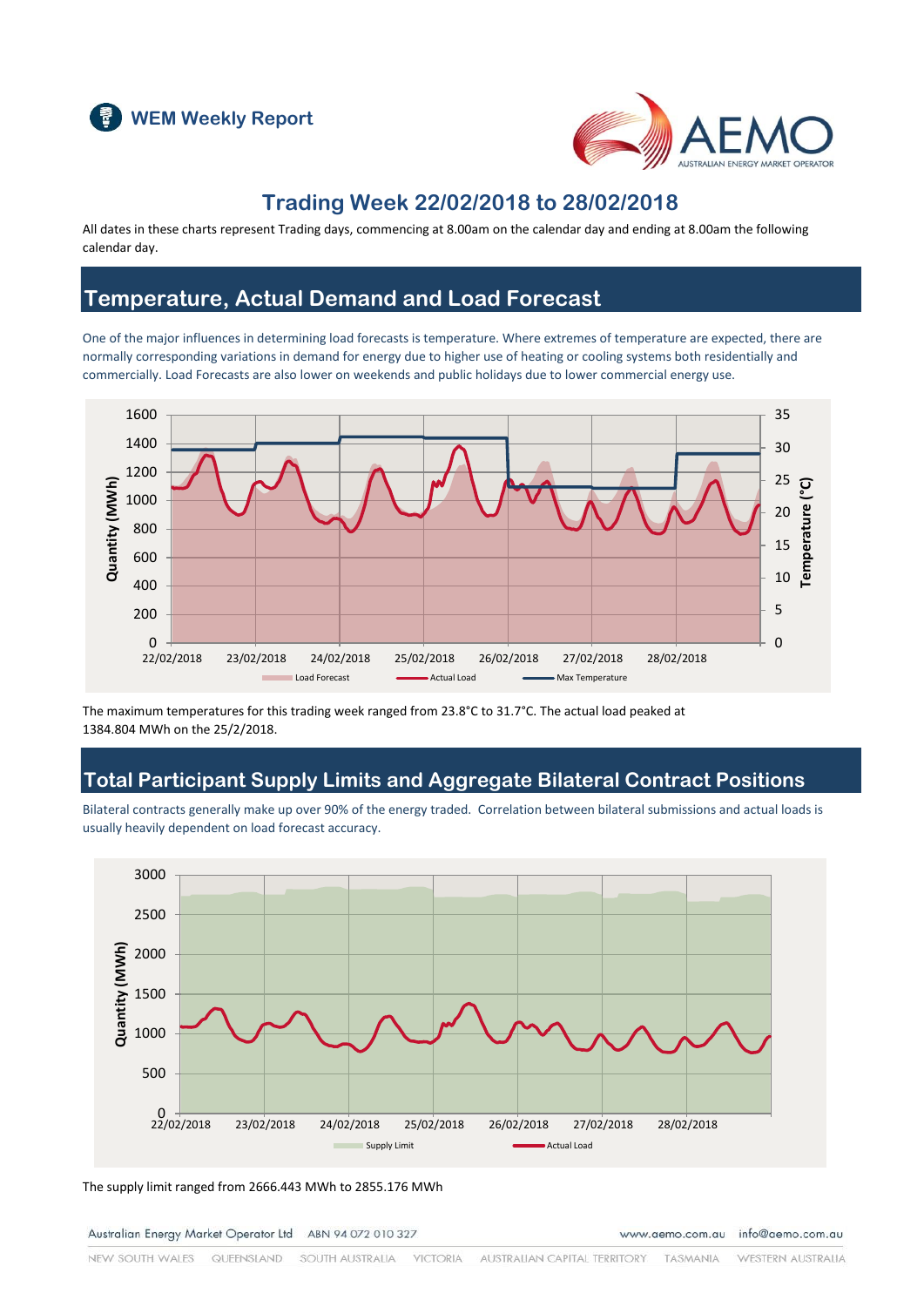#### **Net Balancing Market Trades**

Bilateral contracts and STEM trading are generally based on the forecast energy requirements of Participants. When the forecast requirements are higher or lower than the actual requirements for a day, this Market energy must be bought and sold in the balancing mechanism. This graph shows the estimated net balancing trades.



The majority of the balancing activity this week occurred within Balancing Demand. The maximum balancing demand for the week reached 305.2455 MWh on the 25/2/2018. The maximum balancing supply for the week reached -115.056 MWh on the 28/2/2012.

## **Total Traded Energy**

This chart represents a comparison between the total net energy that is traded in Bilateral Contracts, the STEM and the balancing mechanism. Balancing Supply represents cases in which the total contract position is greater than the demand and customers must supply energy back to balancing. Balancing Demand represents cases in which the total contract position is less than the demand and customers must purchase energy from balancing.



Total balancing supply equalled -2801.991 MWh whereas total balancing demand equalled 19641.197 MWh. The Total STEM Traded quantity was 13765.341 MWh, with the STEM Clearing Quantity ranging between 2.317 MWh and 166.328 MWh.

Australian Energy Market Operator Ltd ABN 94 072 010 327

www.aemo.com.au info@aemo.com.au